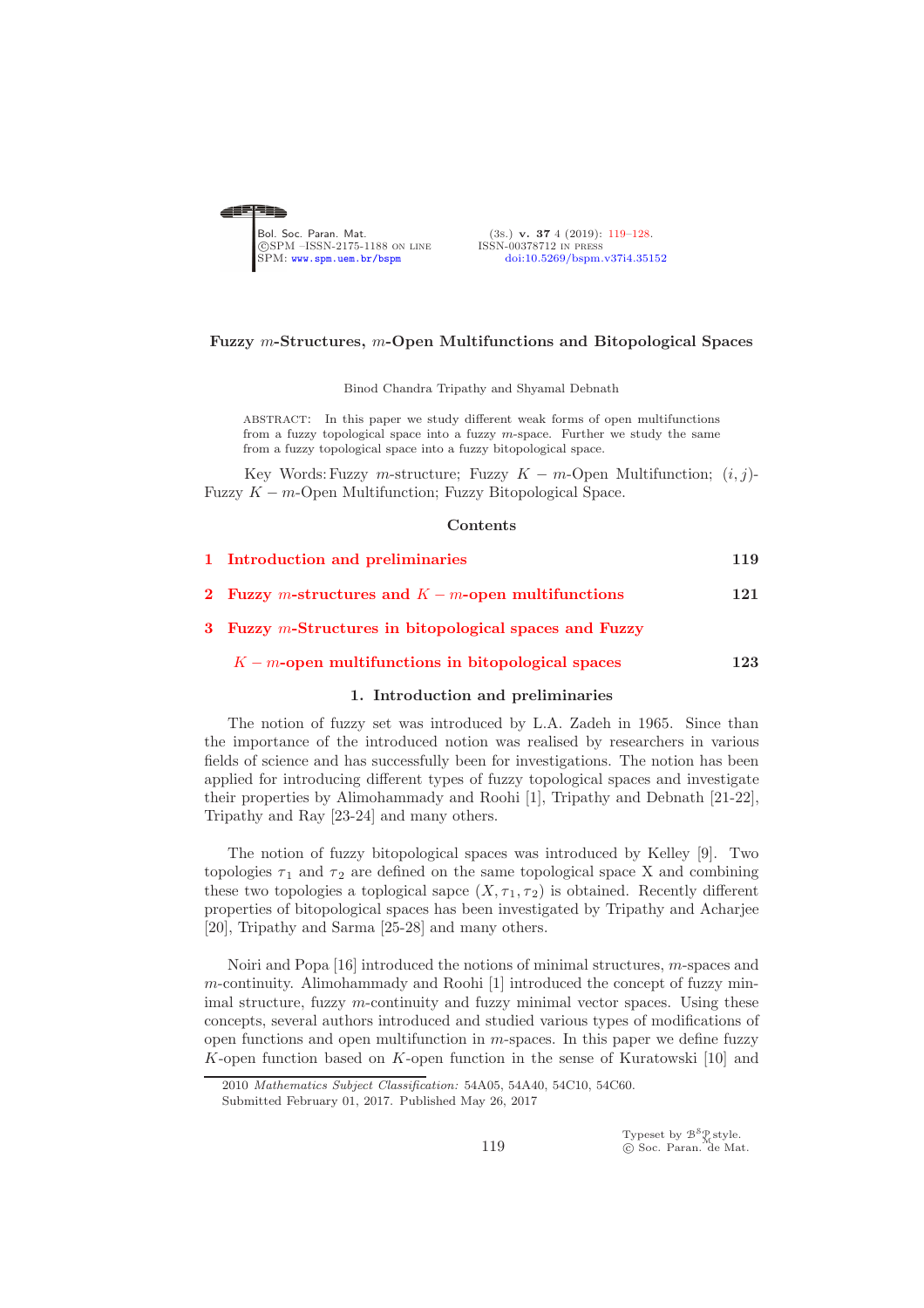introduce the notion of fuzzy  $K - m$ -open multifunction from a fuzzy topological space to fuzzy m-space, also between fuzzy bitopological spaces.

Let  $(X, \tau)$  be a fuzzy topological space and A be a fuzzy subset of X. The closure of A and the interior of A are denoted by  $Cl(A)$  and  $Int(A)$ , respectively.

**Definition 1.1.** A subset  $A$  is said to be fuzzy semi-open (respectively preopen,  $\alpha$ -open,  $\beta$ -open,  $b$ -open) if  $A \leq Cl(Int(A)), (A \leq Int(Cl(A)), A \leq Int(ClInt(A))),$  $A \leq Cl(Int(Cl(A))), A \leq Int(Cl(A)) \bigcup Cl(Int(A))).$ 

For the above definition, one may refer to Azad [2], Bin Shahna [3] and Mashhour, Ghanim and Fathalla [12].

The family of all fuzzy semi-open (respectively preopen,  $\alpha - open$ ,  $\beta - open$ , bopen) sets in X is denoted by  $FSO(X)$ , (respectively  $FPO(X)$ ,  $F\alpha O(X)$ ,  $F\beta O(X)$ ,  $FBO(X)$ ). The complement of fuzzy semi-open (respectively preopen,  $\alpha$  – open,  $\beta$  – open, b-open) set is called fuzzy semi-closed (respectively preclosed,  $\alpha$  – closed,  $\beta$  – closed, b-closed). The intersection of all fuzzy semi-closed (respectively preclosed,  $\alpha - closed$ ,  $\beta - closed$ , b-closed) sets of X containing A is called the fuzzy semi-closure (respectively preclosure,  $\alpha - closure$ ,  $\beta - closure$ , b-closure) of A and is denoted by  $sCl(A)$  (respectively  $pCl(A)$ ,  $\alpha Cl(A)$ ,  $\beta Cl(A)$ ,  $bCl(A)$ ). The union of all fuzzy semi-open (respectively preopen,  $\alpha - open$ ,  $\beta - open$ , b-open) sets of X contained in A is called the fuzzy semi-interior (respectively pre-interior,  $\alpha$  – *interior*,  $\beta$  – *interior*, *b*-interior) of A and is denoted by sInt(A) (respectively  $pInt(A), \alpha Int(A), \beta Int(A), bInt(A)).$ 

**Definition 1.2.** A fuzzy point  $x_{\alpha}$  is said to be quasi-coincident with A, denoted by  $x_{\alpha}qA$ , if and only if  $\alpha + A(x) > 1$  or  $\alpha > A^{c}(x)$ .

**Definition 1.3.** A fuzzy set  $A$  is said to be quasi-coincident with  $B$  and is denoted by  $AqB$ , if and only if there exists a  $x \in X$  such that  $A(x) + B(x) > 1$ .

It is clear that A and B are quasi-coincident at x both  $A(x)$  and  $B(x)$  are not zero at  $x$  and hence  $A$  and  $B$  intersect at  $x$ .

**Definition 1.4.** A fuzzy set A in a fts  $(X, \tau)$  is called a quasi-neighborhood of  $x_{\lambda}$  if and only if  $A_1$  such that  $A_1 \subseteq A$  and  $x_{\lambda} q A_1$ . The family of all  $Q$ neighborhoods of  $x_{\lambda}$  is called the system of Q-neighborhood of  $x_{\lambda}$ . Intersection of two quasi-neighborhoods of  $x_{\lambda}$  is a quasi-neighborhood.

In a fuzzy topological space  $(X, \tau)$  a fuzzy point  $x_p$  is called a fuzzy  $\theta$ -cluster point of a fuzzy set A if  $cl(V)qA$  holds for every open Q-neighbourhood V of  $x_p$ (one may refer to Mukharjee and Sinha [13]). The union of all fuzzy  $\theta$ -cluster points of A is called a fuzzy  $\theta$ -closure of A, written as  $Cl_{\theta}(A)$  and A is called fuzzy θ-closed if  $A = Cl_{\theta}(A)$ . The complements of fuzzy θ-closed sets are called fuzzy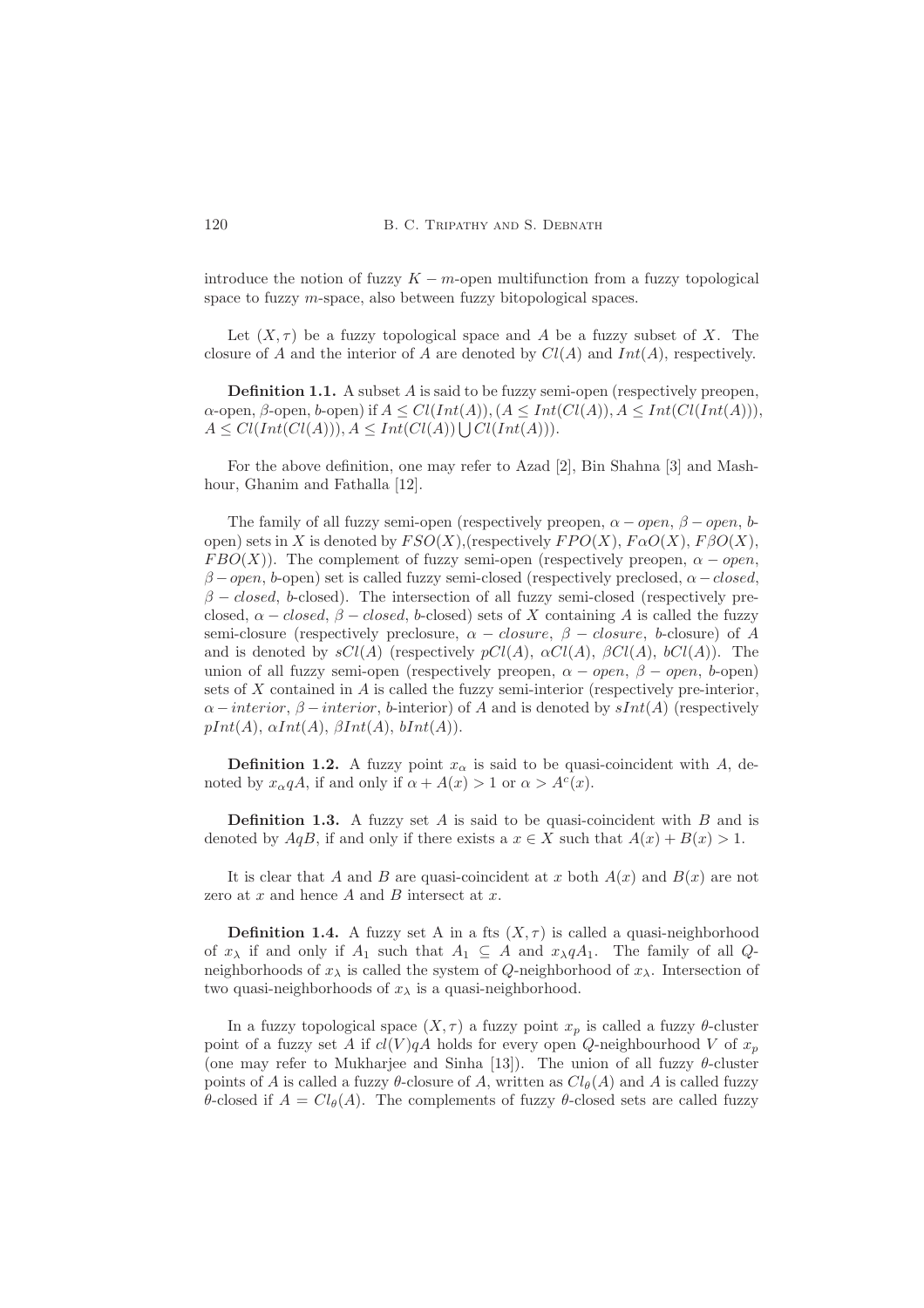θ-open (one may refer to Mukharjee and Sinha [13]). The fuzzy θ-interior of a fuzzy set A in X, written as  $Int_{\theta}(A)$ , is defined to be the fuzzy set  $(Cl_{\theta}(A^{c}))^{c}$  (see for instance Ghosh [5]).

In a fuzzy topological spaces  $(X, \tau)$  a fuzzy point  $x_p$  is called a fuzzy  $\delta$ -cluster point of a fuzzy set A if every fuzzy regular open Q-neighbourhood of  $x_p$  is quasicoincident with A (one may refer to Sinha [18]). The union of all fuzzy  $\delta$ -cluster points of A is called a fuzzy  $\delta$ -closure of A, written as  $Cl_{\delta}(A)$ ; and A is called fuzzy δ-closed if  $A = Cl<sub>δ</sub>(A)$ . The complements of fuzzy δ-closed sets are called fuzzy δ-open (please refer to Sinha [17]). The fuzzy δ-interior of a fuzzy set A in X, written as  $Int_{\delta}(A)$ , is defined to be the fuzzy set  $(Cl_{\delta}(A^c))^c$  (one may refer to Ghosh  $[5]$ ).

Throughout the paper,  $(X, \tau)$  and  $(Y, \sigma)$  (briefly X and Y) denote fuzzy topological spaces and  $F: X \to Y$  (respectively  $f: X \to Y$ ) presents a multivalued (respectively single valued) function. For a fuzzy set  $A \leq X$ ,  $F^+(A)$  and  $F^-(A)$ are defined by  $F^+(A) = \{x \in X : F(x) \le A\}$  and  $F^-(A) = \{x \in X : F(x)qA\},\$ respectively. It is obvious that  $F^-(1-A) = 1 - F^+(A)$  (see for instance Mukharjee and Malakar [14]).

**Definition 1.5.** A function  $f : (X, \tau) \to (Y, \sigma)$  is said to be fuzzy semi-open (respectively pre-open,  $\alpha$ -open,  $\beta$ -open) if  $f(U)$  is semi open (respectively pre-open, α-open, β-open) for each fuzzy open set U of X.

**Definition 1.6.** A function  $F : (X, \tau) \to (Y, \sigma)$  is said to be fuzzy open (respectively semi-open, pre-open,  $\alpha$ -open,  $\beta$ -open) if  $f(U)$  is open (respectively semi-open, pre-open,  $\alpha$ -open,  $\beta$ -open) for each fuzzy open set U of X.

## 2. Fuzzy m-structures and  $K - m$ -open multifunctions

<span id="page-2-0"></span>**Definition 2.1.** A subfamily  $m_X$  of  $I^X$  (where  $I^X$  is the collections of all fuzzy sets from X into  $I = [0,1]$  of a non empty set X is called fuzzy minimal structure (or briefly, fuzzy m-structure on X if  $\alpha 1_X \in m_X$  for any  $\alpha \in I = [0, 1]$  (one may refer to Alimohammady and Roohi [1])

By  $(X, m_X)$  (or briefly  $(X, m)$ ), we denote a non-empty set X with a fuzzy minimal structure  $m_X$  on X and call it a fuzzy m-space. Each member of  $m_X$  is said to be fuzzy  $m_X$ -open (or briefly m-open) and the complement of an  $m_X$ -open set is said to be  $m<sub>X</sub>$ -closed (or briefly m-closed).

We procure the following two definitions, some lemmas and Remark due to Alimohammady and Roohi [1], those will be use in this article.

**Definition 2.2.** Let X be a non empty set and  $m<sub>X</sub>$  an fuzzy m-structure on X. For a fuzzy subset A of X, the  $m<sub>X</sub>$ -closure of A and the  $m<sub>X</sub>$ -interior of A are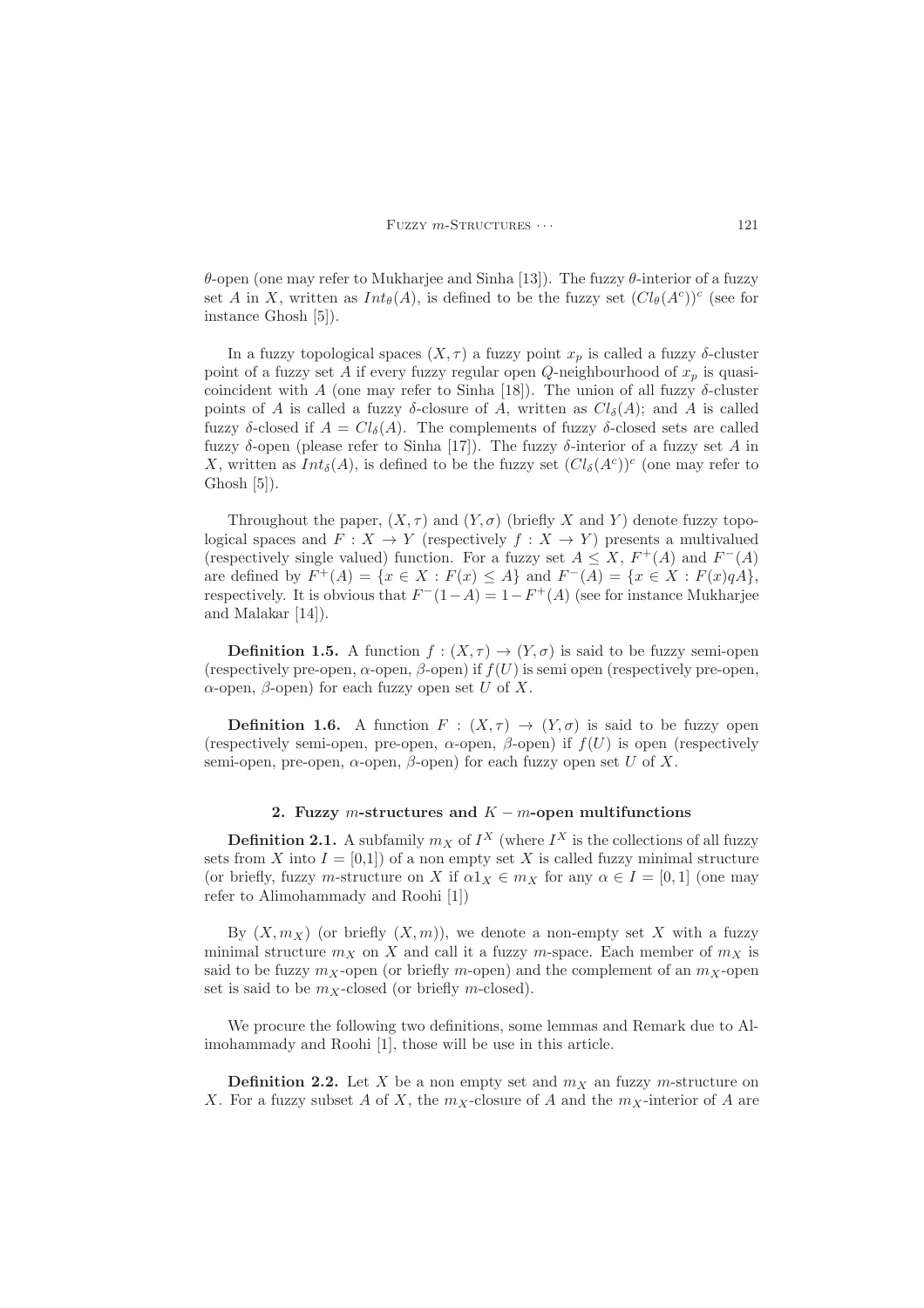defined as follows:

(1)  $m_X Cl(A) = \inf \{F : A \leq F, F' \in m_X\}$ (2)  $m_XInt(A) = \sup \{U : U \leq A, U \in m_X\}.$ 

**Lemma 2.1.** Let  $(X, m_X)$  be an fuzzy m-space. For fuzzy subsets A and B of X, the following properties hold:

(1)  $(m_X Cl(A))^c = m_X Int(A^c)$  and  $(m_X Int(A))^c = m_X Cl(A^c)$ .

(2)  $m_XCl(A) = A$  if A is a fuzzy  $m_X$  closed set. Specially,  $m_XCl(\alpha 1_X) = \alpha 1_X$ , for all  $\alpha \in I$ .

(3)  $m_XInt(A) = A$  if A is a fuzzy  $m_X$  open set. Specially,  $m_XInt(\alpha 1_X) = \alpha 1_X$ , for all  $\alpha \in I$ .

(4)if  $A \leq B$ , then  $m_XCl(A) \leq m_XCl(B)$  and  $m_XInt(A) \leq m_XInt(B)$ .  $(5)A \leq m_XCl(A)$  and  $m_XInt(A) \leq A$ .

 $(6)m_XCl(m_XCl(A)) = m_XCl(A)$  and  $m_XInt(m_XInt(A)) = m_XInt(A)$ .

**Definition 2.3.** A fuzzy minimal structure  $m<sub>X</sub>$  on a non- empty set X is said to have property **B** if the union of any family of fuzzy subsets belonging to  $m<sub>X</sub>$ belongs to  $m_X$ .

**Lemma 2.2.** Let  $(X, m_X)$  be an fuzzy m-space and  $m_X$  satisfy the property **B**. Then for a fuzzy subset  $A$  of  $X$ , the following properties hold: (1)  $A \in m_X$  if and only if  $m_XInt(A) = A$ . (2) A is  $m_X$ -closed if and only if  $m_XCl(A) = A$ . (3)  $m_XInt(A) \in m_X$  and  $m_XCl(A)$  is  $m_X$ -closed.

**Remark 2.1.** Let  $(X, \tau)$  be a fuzzy topological space and  $m_X = FSO(X)$  (respectively  $FPO(X)$ ,  $FAO(X)$ ,  $FBO(X)$ ,  $FBO(X)$ ), then  $m_X$  satisfies property **B**.

Koratowski [9] defined K-open function in topological spaces. Based on this definition, we define K-open function in fuzzy topological spaces as follows.

**Definition 2.4.** A function  $f : (X, \tau) \to (Y, \sigma)$  is said to be fuzzy K-open if for each fuzzy point  $y_p$  of Y and for each fuzzy open set U of X such that  $y_p \in f(U)$ , there exists a fuzzy open set V of Y such that  $y_p \in V \leq f(U)$ .

**Remark 2.2.** A function  $f : (X, \tau) \to (Y, \sigma)$  is fuzzy K-open if and only if  $f(U)$  is fuzzy open in Y for each fuzzy open set U of X.

**Definition 2.5.** Let  $(Y, m_Y)$  be a fuzzy m-space. A multifunction  $F : (X, \tau) \to$  $(Y, m_Y)$  is said to be fuzzy K – m-open if for each fuzzy point  $y_p$  of Y and for each fuzzy open set U of X such that  $y_p \in F(U)$ , there exists  $V \in m_Y$  such that  $y_p \in V \leq F(U)$ .

**Theorem 2.1.** For a multifunction  $F: (X, \tau) \to (Y, m_Y)$ , the following properties are equivalent:

(1) F is fuzzy  $K - m$ -open.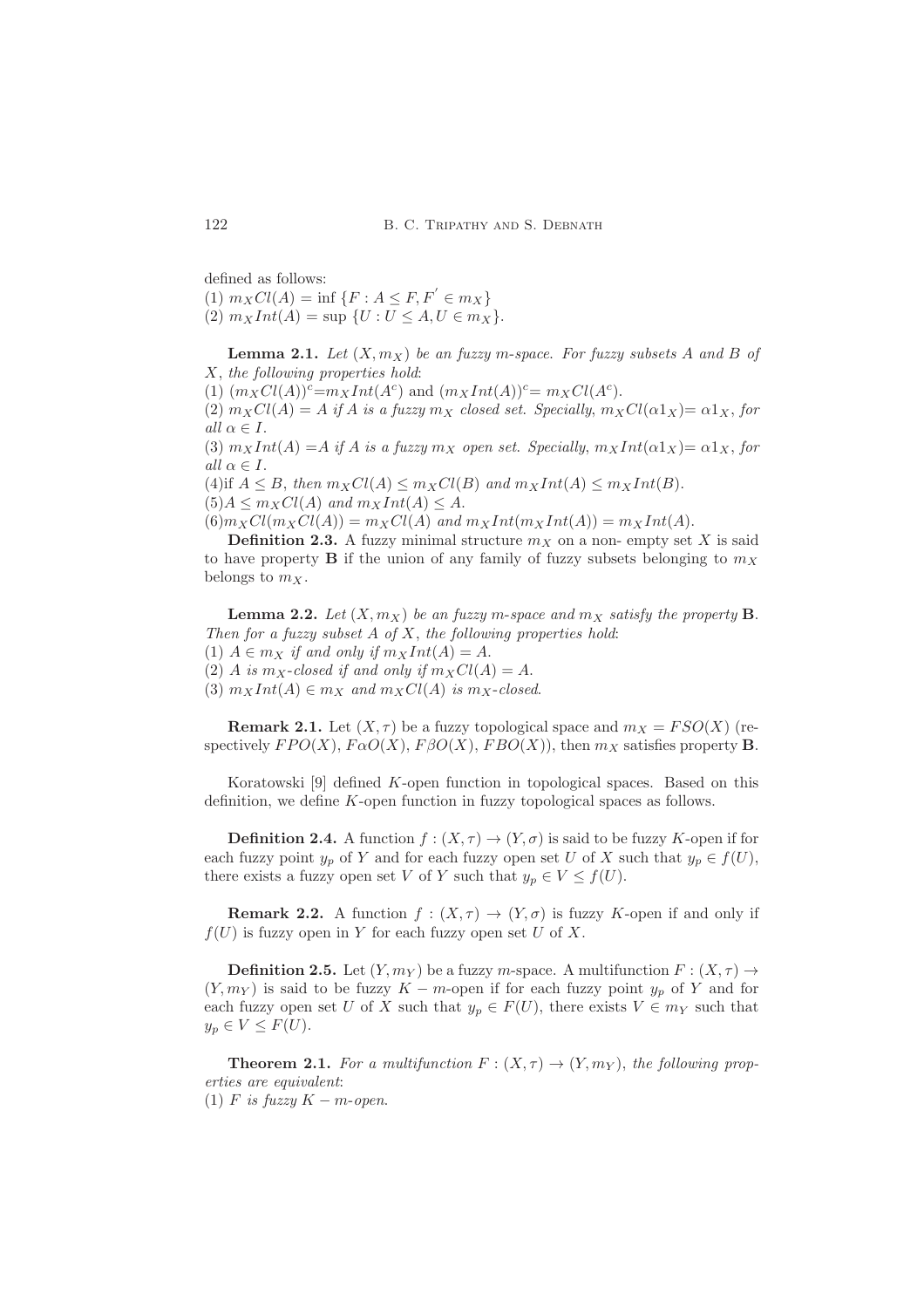(2)  $F(U) = m<sub>Y</sub> Int(F(U))$ , for every fuzzy open set U of X. (3)  $F(Int(A)) \leq m_Y Int(F(A)),$  for any fuzzy subset A of X. (4)  $Int(F^+(B)) \leq F^+(m_Y Int(B))$  for any fuzzy subset B of Y.

**Proof.** (1)⇒(2) Let U be any fuzzy open set of X and  $y_p \in F(U)$ . Since F is fuzzy K – m-open, there exists  $V \in mY$  such that  $y_p \in V \leq F(U)$ . Therefore  $y_p \in m_Y Int(F(U))$ . Hence  $F(U) \leq m_Y Int(F(U))$ , by Lemma 2.1,  $F(U)$  $m_Y Int(F(U)).$ 

 $(2) \Rightarrow (3)$  Let A be any fuzzy subset of X. Then by  $(2)$ ,  $F(Int(A)) =$  $m_Y Int(F(Int(A))) \leq m_Y Int(F(A)).$ 

(3)  $\Rightarrow$  (4) Let *B* be any fuzzy subset of *Y*. By (3) we have  $F(Int(F^+(B)))$  ≤  $m_Y Int(F(F^+(B))) \leq m_Y Int(B)$ . Hence  $Int(F^+(B)) \leq F^+(m_Y Int(B))$ .

 $(4) \Rightarrow (1)$  Let  $y_p \in Y$  and U be any fuzzy open set of X such that  $y_p \in F(U)$ . Since  $U \leq F(F^+(U))$ , by hypothesis,  $U \leq Int(F(F^+(U))) \leq F^+(m_Y Int(F(U)))$ . Therefore  $F(U) \leq m_Y Int(F(U))$  and  $y_p \in m_Y Int(F(U))$ . Hence there exists  $V \in m_Y$  such that  $y_p \in V \leq F(U)$ . This shows that F is fuzzy  $K - m$ -open.

**Remark 2.3.**(a) Let  $m<sub>Y</sub>$  have the property **B**. Then, it follows from Lemma 2.2 and Theorem 2.1 that F is fuzzy  $K - m$ -open if and only if  $F(U)$  is fuzzy  $m<sub>Y</sub>$ -open for each open set U of X.

(b) If  $F: (X, \tau) \to (Y, \sigma)$  is a multifunction and  $m_Y = \sigma$  (respectively  $FSO(Y)$ ,  $FPO(Y)$ ,  $F\alpha O(Y)$ ,  $F\beta O(Y)$ , then by (a) we get definition 1.3.

(c) If  $f : (X, \tau) \to (Y, \sigma)$  is a function and  $m_Y = \sigma$  (respectively  $FSO(Y)$ ,  $FPO(Y)$ ,  $F\alpha O(Y)$ ,  $F\beta O(Y)$ , then by (a) we get definition 1.2.

## <span id="page-4-0"></span>3. Fuzzy m-Structures in bitopological spaces and Fuzzy  $K - m$ -open multifunctions in bitopological spaces

Throughout  $(X, \tau_1, \tau_2)$  and  $(Y, \sigma_1, \sigma_2)$  will denote fuzzy bitopological spaces. For a fuzzy subset A of X, the closure of A and the interior of A with respect to  $\tau_i$ are denoted by  $iCl(A)$  and  $iInt(A)$  respectively, for  $i = 1, 2$ . First we shall recall some definitions of weak forms of open sets in a fuzzy bitopological spaces.

**Definition 3.1.** A fuzzy subset A of a fuzzy bitopological space  $(X, \tau_1, \tau_2)$  is said to be

(1)  $(i, j)$ -fuzzy semi-open if  $A \leq jCl(iInt(A))$ , where  $i \neq j, i, j = 1, 2$ . (one may refer to Kumar [6])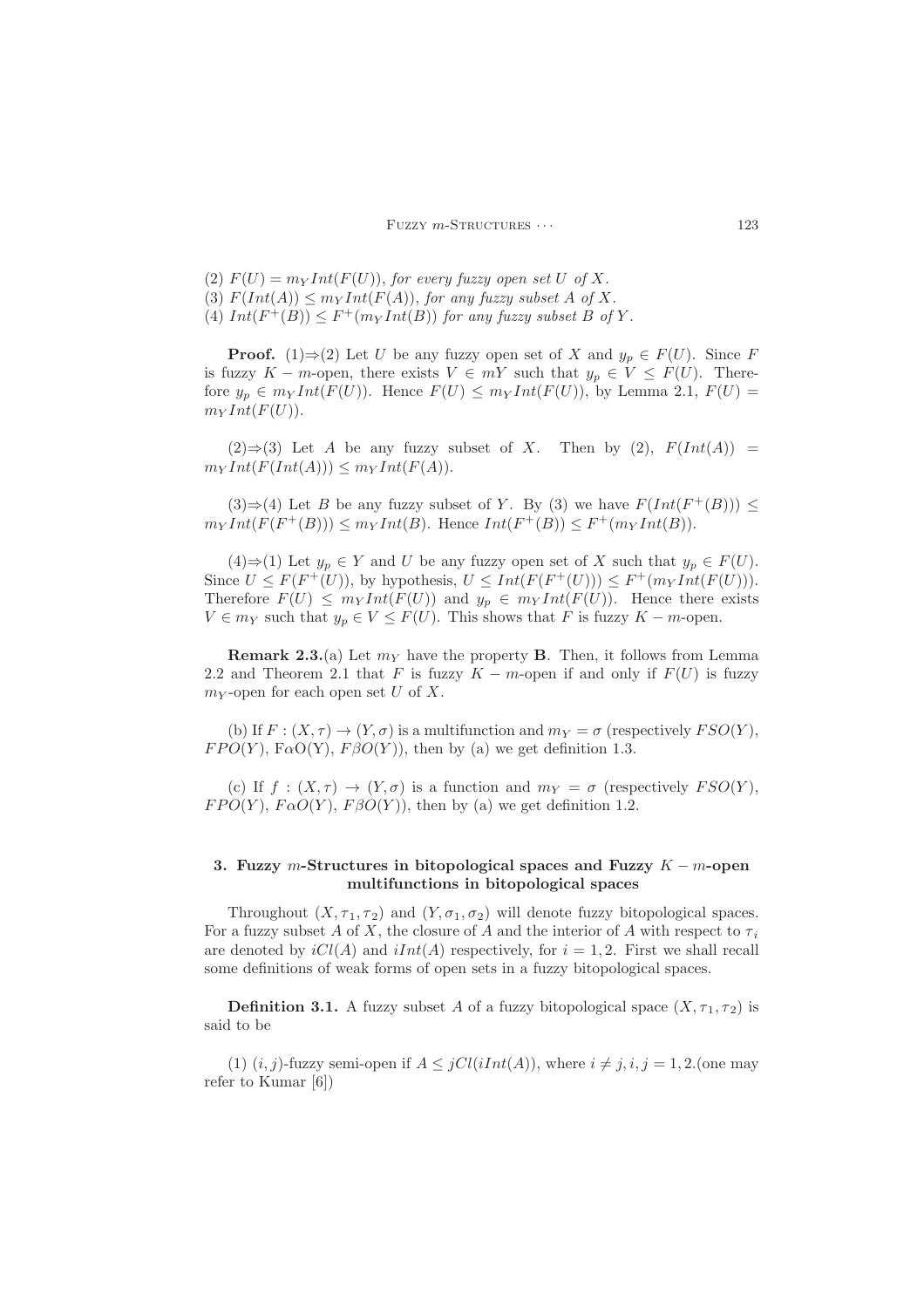(2)  $(i, j)$ -fuzzy preopen if  $A \leq iInt(jCl(A)),$  where  $i \neq j, i, j = 1, 2$  (one may refer to Kumar [7]).

(3)  $(i, j)$ -fuzzy  $\alpha$ -open if  $A \le iInt(jCl(iInt(A))),$  where  $i \ne j, i, j = 1, 2$  (one may refer to Kumar [7]).

(4)  $(i, j)$ -fuzzy semi-preopen if there exists an  $(i, j)$ -fuzzy preopen set U such that  $U \leq A \leq jCl(U)$ , where  $i \neq j, i, j = 1, 2$  (one may refer to Park [17]).

The family of  $(i, j)$ -fuzzy semi-open (respectively  $(i, j)$ -fuzzy preopen,  $(i, j)$ fuzzy  $\alpha$ -open,  $(i, j)$ -fuzzy semi-preopen) sets of  $(X, \tau_1, \tau_2)$  is denoted by  $(i, j)FSO(X)$  (respectively  $(i, j)FPO(X), (i, j)F\alpha O(X), (i, j)FSPO(X)$ ).

**Remark 3.1.** Let  $(X, \tau_1, \tau_2)$  be a fuzzy bitopological space and A be a fuzzy subsets of X. Then  $(i, j)FSO(X)$ ,  $(i, j)FPO(X)$ ,  $(i, j)F\alpha O(X)$  and  $(i, j)FSPO(X)$ are all m-structures on X. Hence, if  $m_{ij} = (i, j) FSO(X)$  (respectively  $(i, j) FPO(X)$ ,  $(i, j)F\alpha O(X), (i, j)FSPO(X)$ , then we have

(1)  $m_{ij} - Cl(A) = (i, j) - sCl(A)$  (respectively  $(i, j) - pCl(A), (i, j) - \alpha Cl(A)$ ,  $(i, j) - spCl(A)).$ 

(2)  $m_{ij} - Int(A) = (i, j) - sInt(A)$  (respectively  $(i, j) - pInt(A), (i, j) - pInt(A)$  $\alpha Int(A), (i, j) - splnt(A)).$ 

**Remark 3.3.** Let  $(X, \tau_1, \tau_2)$  be a fuzzy bitopological space. Then  $(i, j)FSO(X)$ (respectively  $(i, j)FPO(X), (i, j)F\alpha O(X), (i, j)FSPO(X)$ ) is an m-structures on  $X$  satisfying property  $\bf{B}$ .

**Definition 3.2.** A multifunction  $F : (X, \tau_1, \tau_2) \to (Y, \sigma_1, \sigma_2)$  is said to be  $(i, j)$ -fuzzy semi-open (respectively  $(i, j)$ -fuzzy preopen,  $(i, j)$ -fuzzy  $\alpha$ -open,  $(i, j)$ fuzzy semi-preopen) if for each  $\tau_i$  open set U of X,  $f(U)$  is  $(i, j)$ -fuzzy semi-open (respectively  $(i, j)$ -fuzzy preopen,  $(i, j)$ -fuzzy  $\alpha$ -open,  $(i, j)$ -fuzzy semi-preopen) in  $Y$ .

Remark 3.3. By Remark 3.2,  $(i, j) FSO(Y)$ ,  $(i, j) FPO(Y)$ ,  $(i, j) F\alpha O(Y)$ and  $(i, j)FSPO(Y)$  are all m-structures on Y satisfying property **B**. Therefore, a multifunction  $F : (X, \tau_1, \tau_2) \to (Y, \sigma_1, \sigma_2)$  is  $(i, j)$ -fuzzy semi-open (respectively  $(i, j)$ -fuzzy preopen,  $(i, j)$ -fuzzy  $\alpha$ -open,  $(i, j)$ -fuzzy semi-preopen) if and only if  $F: (X, \tau_i) \to (Y, m_{ij})$  is m-open, where  $m_{ij} = (i, j)FSO(Y)$  (respectively  $(i, j) FPO(Y), (i, j) F\alpha O(Y), (i, j) FSPO(Y)$ .

**Definition 3.3.** Let  $(Y, \sigma_1, \sigma_2)$  be a fuzzy bitopological spaces and  $m_{ij}$  $m(\sigma_1, \sigma_2)$ , an m-structure on Y determined by  $\sigma_1$  and  $\sigma_2$ . A multifunction F:  $(X, \tau_1, \tau_2) \to (Y, \sigma_1, \sigma_2)$  is said to be  $(i, j)$ -fuzzy  $K - m$ -open if  $F : (X, \tau_i) \to$  $(Y, m_{ij})$  is fuzzy  $K - m$ -open.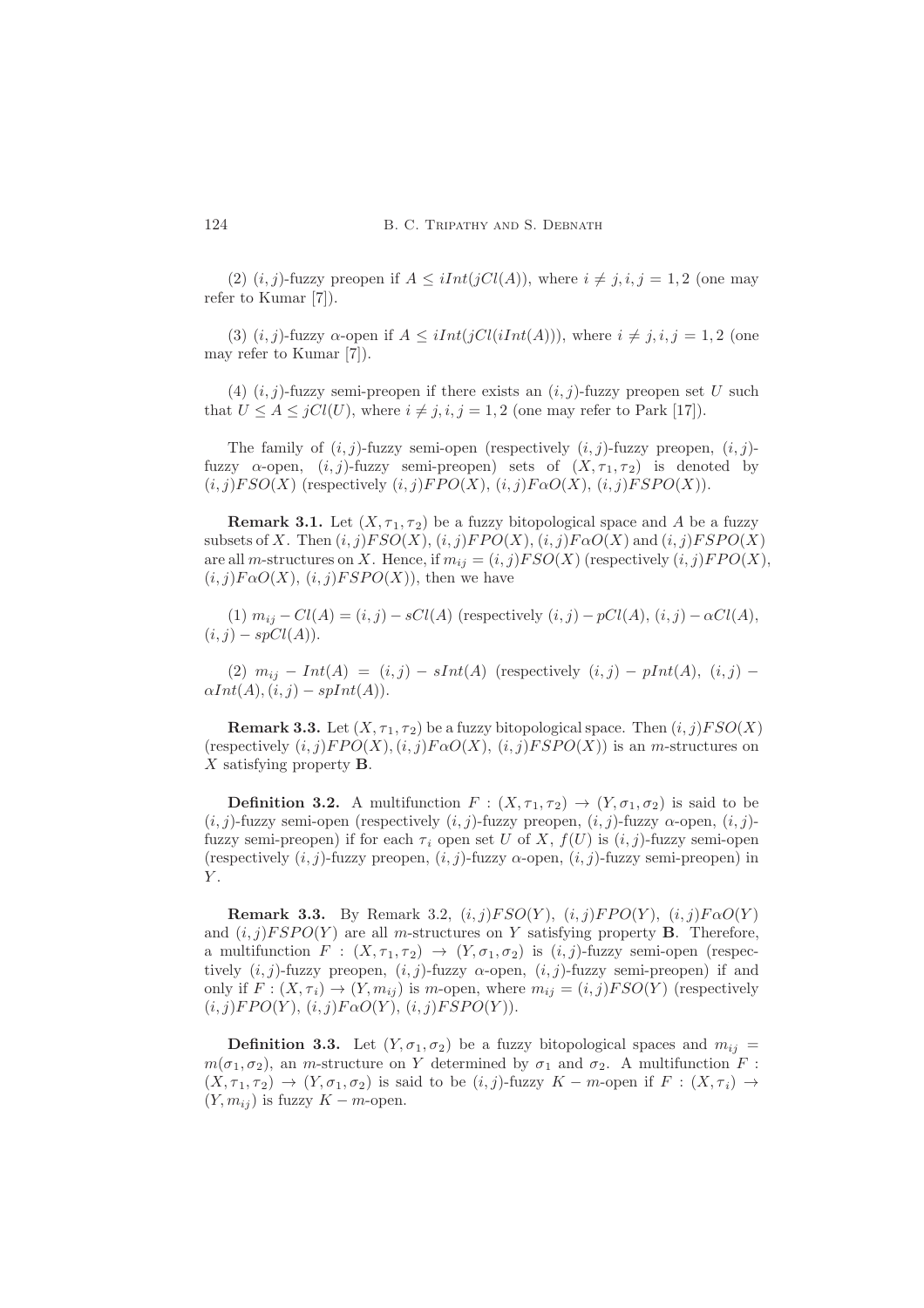**Remark 3.4.** (a) A multifunction  $F : (X, \tau_1, \tau_2) \to (Y, \sigma_1, \sigma_2)$  is  $(i, j)$ -fuzzy K – m-open if for each fuzzy point  $y_p$  of Y and for each fuzzy open set U of X such that  $y_p \in F(U)$ , there exists  $V \in m_{ij}$  such that  $y_p \in V \leq F(U)$ .

(b) Let  $m_{ij} = m(\sigma_1, \sigma_2)$  have property **B**. Then a multifunction  $F : (X, \tau_1, \tau_2)$  $\rightarrow (Y, \sigma_1, \sigma_2)$  is  $(i, j)$ -fuzzy  $K - m$ -open if and only if  $F(U)$  is  $m_{ij}$ -open for every  $\tau_i$ -open set U of X.

(c)If  $F: (X, \tau_1, \tau_2) \to (Y, \sigma_1, \sigma_2)$  is a multifunction, where  $m_{ij}$  has property B, then by definition 4.2 we get definition 4.1.

In view of Theorem 2.1 we state the following result.

**Theorem 3.1.** Let  $(Y, \sigma_1, \sigma_2)$  be a fuzzy bitopological spaces and  $m_{ij} = m(\sigma_1, \sigma_2)$ , an m-structure on Y determined by  $\sigma_1$  and  $\sigma_2$ . For a multifunction  $F : (X, \tau_1, \tau_2) \rightarrow$  $(Y, \sigma_1, \sigma_2)$ , the following properties are equivalent :

- (1) F is  $(i, j)$ -fuzzy  $K m$ -open.
- (2)  $F(U) = m_{ij} Int(F(U))$ , for every  $\tau_{i}$ -open set U of X.
- (3)  $F(Int(A)) \leq m_{ij} Int(F(A))$ , for any fuzzy subset A of X.
- (4)  $Int(F^+(B)) \leq F^+(m_{ij} Int(B))$  for any fuzzy subset B of Y.

Now we give some new forms of open multifunctions in fuzzy bitopological spaces.

**Definition 3.4.** A fuzzy subset A of a fuzzy bitopological space  $(X, \tau_1, \tau_2)$  is said to be

- (1)  $(i, j)$ -fuzzy  $\delta$ -semi-open if  $A \leq jCl(iInt_{\delta}(A))$ , where  $i \neq j, i, j = 1, 2$ .
- (2)  $(i, j)$ -fuzzy  $\delta$ -preopen if  $A \leq iInt(jCl_{\delta}(A))$ , where  $i \neq j, i, j = 1, 2$ .

(3)  $(i, j)$ -fuzzy  $\delta$ -semi-preopen if there exists an  $(i, j)$ -fuzzy  $\delta$ - preopen set U such that  $U \leq A \leq jCl(U)$ , where  $i \neq j, i, j = 1, 2$ .

**Definition 3.5.** A fuzzy subset A of a fuzzy bitopological space  $(X, \tau_1, \tau_2)$  is said to be

(1)  $(i, j)$ -fuzzy  $\theta$ -semi-open if  $A \leq jCl(iInt_{\theta}(A))$ , where  $i \neq j, i, j = 1, 2$ .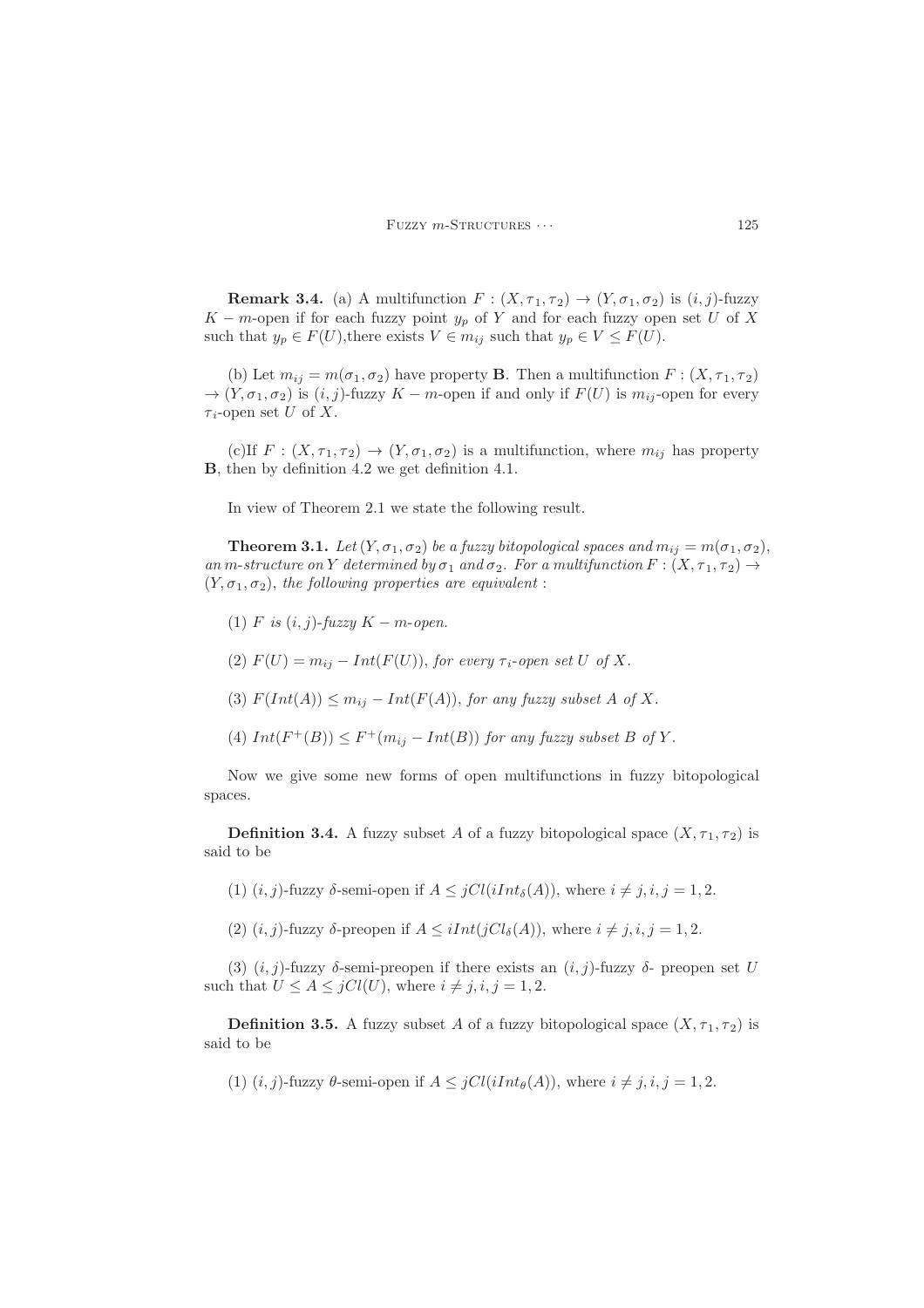(2)  $(i, j)$ -fuzzy  $\theta$ -preopen if  $A \leq iInt(jCl_{\theta}(A))$ , where  $i \neq j, i, j = 1, 2$ .

(3)  $(i, j)$ -fuzzy  $\theta$ -semi-preopen if there exists an  $(i, j)$ -fuzzy  $\theta$ -preopen set U such that  $U \leq A \leq jCl(U)$ , where  $i \neq j, i, j = 1, 2$ .

The family of  $(i, j)$ -fuzzy  $\delta$ - semi-open (respectively  $(i, j)$ -fuzzy  $\delta$ -preopen,  $(i, j)$ fuzzy δ−sp-open, (i, j)-fuzzy θ-semi-open, (i, j)-fuzzy θ-preopen, (i, j)-fuzzy θ−spopen) sets of  $(X, \tau_1, \tau_2)$  is denoted by  $(i, j)F\delta SO(X)$  (respectively  $(i, j)F\delta PO(X)$ ,  $(i, j)F\delta SPO(X), (i, j)F\theta SO(X), (i, j)F\theta PO(X), (i, j)F\theta SPO(X).$ 

**Remark 3.5.** Let  $(X, \tau_1, \tau_2)$  be a fuzzy bitopological space. The family  $(i, j)F\delta SO(X), (i, j)F\delta PO(X), (i, j)F\delta SPO(X), (i, j)F\theta SO(X), (i, j)F\theta PO(X)$ and  $(i, j)$ F $\theta$ SPO(X)) are all m-structures with property **B**.

For a multifunction  $F : (X, \tau_1, \tau_2) \to (Y, \sigma_1, \sigma_2)$ , one can define many new types of  $(i, j)$ -fuzzy K – m-open multifunctions. For example, in case  $m_{ij}$  =  $(i, j)F\delta SO(Y)$  (respectively  $(i, j)F\delta PO(Y)$ ,  $(i, j)F\delta SPO(Y)$ ,  $(i, j)F\theta SO(Y)$ ,  $(i, j)F\theta PO(Y), (i, j)F\theta SPO(Y)$ , we can define new types of  $(i, j)$ -fuzzy  $K - m$ open multifunctions as follows:

**Definition 3.6.** A multifunction  $F : (X, \tau_1, \tau_2) \to (Y, \sigma_1, \sigma_2)$  is said to  $(i, j)$ fuzzy δ-semi-open (respectively  $(i, j)$ -fuzzy δ- preopen,  $(i, j)$ -fuzzy δ-semi-preopen) if  $F: (X, \tau_i) \to (Y, m_{ij})$  is  $(i, j)$  fuzzy  $K - m$ -open and  $m_{ij} = (i, j) \delta SO(Y)$  (respectively  $(i, j) \delta PO(Y)$ ,  $(i, j) \delta SPO(Y)$ .

**Definition 3.7.** A multifunction  $F : (X, \tau_1, \tau_2) \to (Y, \sigma_1, \sigma_2)$  is said to be  $(i, j)$ -fuzzy θ-semi-open (respectively  $(i, j)$ -fuzzy θ-preopen,  $(i, j)$ -fuzzy θ-semipreopen) if  $F: (X, \tau_i) \to (Y, m_{ij})$  is  $(i, j)$  fuzzy  $K-m$ -open and  $m_{ij} = (i, j)\theta SO(Y)$ (respectively  $(i, j) \theta PO(Y), (i, j) \theta SPO(Y)$ ).

Note 3.1. The characterization theorems for the above multifunctions can also be established as in the earlier cases.

Competing interests: The authors declare that the article does not have competing interest.

#### <span id="page-7-0"></span>References

- 1. Alimohammady M. and Roohi M., *Fuzzy minimal structure and fuzzy minimal vector spaces*, Chaos, Solitons Fractals, 27(3), 599-605, (2006).
- 2. Azad K.K., *On fuzzy semicontinuity, fuzzy almost continuity and fuzzy weakly continuity*, J. Math. Anal. Appl., 82, 14-32, (1981).
- 3. Bin Shahna A.S., *On fuzzy strong semi continuity and fuzzy pre-continuity*, Fuzzy Sets Syst., 44, 303-308, (1991).
- 4. Chang C.L., *Fuzzy topological spaces*, J. Math. Anal. Appl., 24, 14-32, (1968).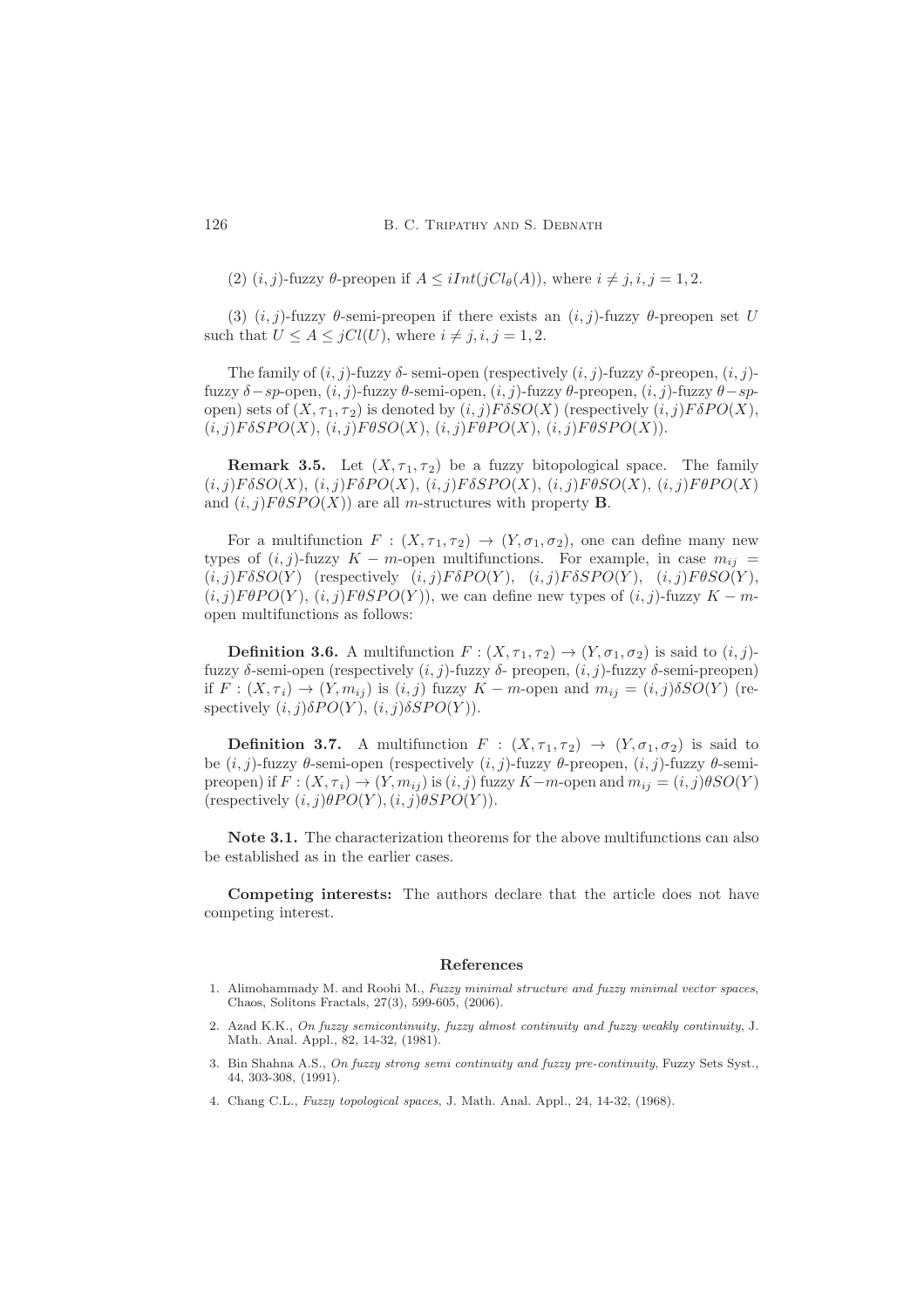- 5. Ghosh B., *On* θ*-equivalent and* δ*-equivalent fuzzy topologies*, Bull. Malaysian Math. Soc., 13, 69-78, (1990).
- 6. Kumar S.S., *Semi-open sets, semi-continuity and semi-open mappings in fuzzy bitopological spaces*, Fuzzy sets syst., 64, 421-426, (1994).
- 7. Kumar S.S., *On fuzzy pairwise* α*-continuity and fuzzy pairwise pre-continuity*, Fuzzy sets syst., 62, 231-238, (1994).
- 8. Kandil A., Nouh A.A. and El-Seikh S.A, *On fuzzy bitopological spaces*, Fuzzy Sets Syst., 74, 353-363, (1995).
- 9. Kelly, J.C., *Bitopological spaces*, Proc. London Math. Soc., 13, 71-89, (1963).
- 10. Kuratowski K., *Topologia*, tom. 1, Mir, Moskba, 1966, pp.123.
- 11. Lowen R., *Fuzzy topological spaces and fuzzy compactness*, J. Math. Anal. Appl., 56, 621-633, (1976).
- 12. Mashhour A.S., Ghanim M.H. and Fath Alla M.A., *On fuzzy non-continuous mappings*, Bull. Cal. Math. Soc., 78, 57-69, (1986).
- 13. Mukherjee M.N. and Sinha S.P., *Fuzzy* θ*-closure operator on fuzzy topological spaces*, Int. J. Math. Sci., 14, 309-314, (1991).
- 14. Mukherjee M.N., Malakar S., *On almost continuous and weakly continuous fuzzy multifunctions*, Fuzzy Sets. Syst., 41, 113-125, (1991).
- 15. Mukherjee A. and Debnath S., δ*-semiopen sets in fuzzy setting*, J. Tripura Math. Soc., 8, 51-54, (2006).
- 16. Noiri T. and Popa V, *Minimal structures,* m*-open multifunctions in the sense of kuratowski and bitopological spaces*, Fasciculi Mathematici, 41, 107-117, (2009).
- 17. Park J.H., *On fuzzy pairwise semi-precontinuity*, Fuzzy Sets. Syst., 43, 375-379, (1998).
- 18. Sinha S.P., *Study of some fuzzy topological problems*, Ph.D thesis submitted to University of Calcutta 1990.
- 19. Thakur S.S. and Malviya R., *Semi-open sets and semicontunuity in fuzzy bitopological spaces*, Fuzzy Sets. Syst., 79, 251-256, (1996).
- 20. Tripathy, B.C. and Acharjee, S., *On* (γ, δ)*-Bitopological semi-closed set via topological ideal*, *Proyecciones J. Math.*, 33(3), 245-257, (2014).
- 21. Tripathy, B.C. and Debnath, S., γ*-open sets and* γ*-continuous mappings in fuzzy bitopological spaces*, J. Intel. Fuzzy Syst., 24(3), 631-635, (2013).
- 22. Tripathy, B.C. and Debnath, S., *On fuzzy* b*-locally open sets in bitopological spaces*, Songklanakarin Jour. Sci. Technol., 37(1), 93-96, (2015).
- 23. Tripathy, B.C. and Ray, G.C., *On* δ*-continuity in mixed fuzzy topological spaces*, Bol. Soc. Paran. Mat., 32(2), 175-187, (2014).
- 24. Tripathy, B.C. and Ray, G.C., *Mixed fuzzy ideal topological spaces*, Applied Math. Comput., 220, 602-607, (2013).
- 25. Tripathy, B.C. and Sarma, D.J., *On* b*-locally open sets in bitopological spaces*; Kyungpook Math. Jour., 51(4), 429-433, (2011).
- 26. Tripathy, B.C. and Sarma, D.J., *On Pairwise* b*-locally open and pairwise* b*-locally closed functions in bitopological spaces*, Tamkang Jour Math., 43(4), 533-539, (2012).
- 27. Tripathy, B.C. and Sarma, D.J., *On weakly b-continuous functions in bitopological spaces*, Acta Scien. Techno., 35(3), 521-525, (2013).
- 28. Tripathy, B.C. and Sarma, D.J., *Generalized* b*-closed sets in Ideal bitopological spaces*, Proyecciones J. Math., 33(3), 315-324, (2014).